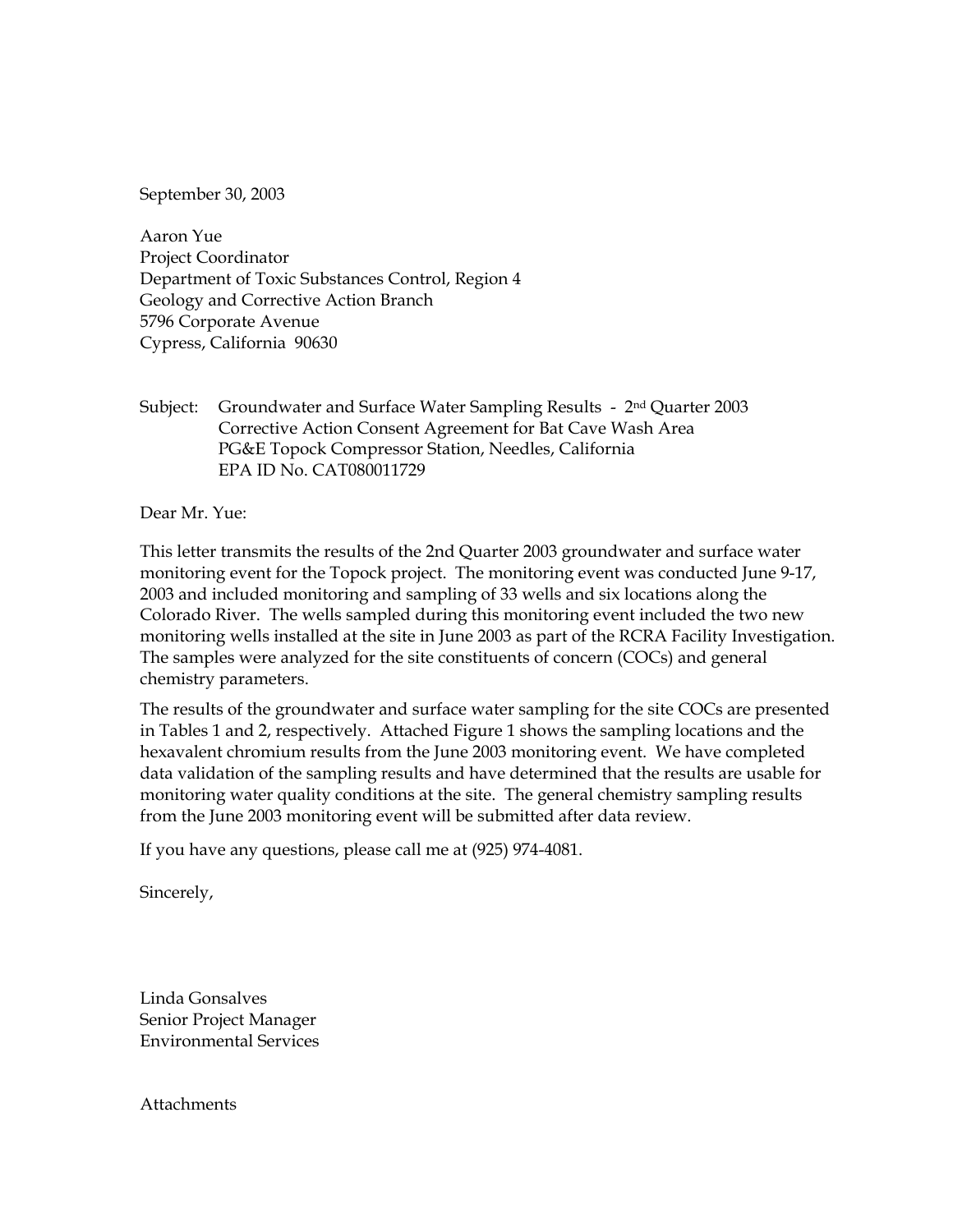Mr. Aaron Yue September 30, 2003 Page 2

cc: Robert Romero Department of Toxic Substances Control 5796 Corporate Avenue Cypress, California 90630

Alfredo Zanoria Department of Toxic Substances Control 5796 Corporate Avenue Cypress, California 90630

Michael Schum, PhD Department of Toxic Substances Control/HERD 2878 Camino Del Rio South, Suite 402 San Diego, California 92108

Nancy Long Office of Legal Counsel Department of Toxic Substances Control P.O. Box 806 Sacramento, California 95812

Robert Perdue Colorado River Basin Regional Water Quality Control Board 73-720 Fred Waring Drive, Suite 100 Palm Desert, California 92260

Denise Baker U.S. Fish and Wildlife Service 2301 West Royal Palm Road, Suite 103 Phoenix, Arizona 85021-4951

Gregory Wolf Havasu National Wildlife Refuge U.S. Fish and Wildlife Service P.O. Box 3009 Needles, California 92363

Jeff Smith U.S. Department of Interior Bureau of Reclamation P.O. Box 61470 Boulder City, Nevada 89006-1470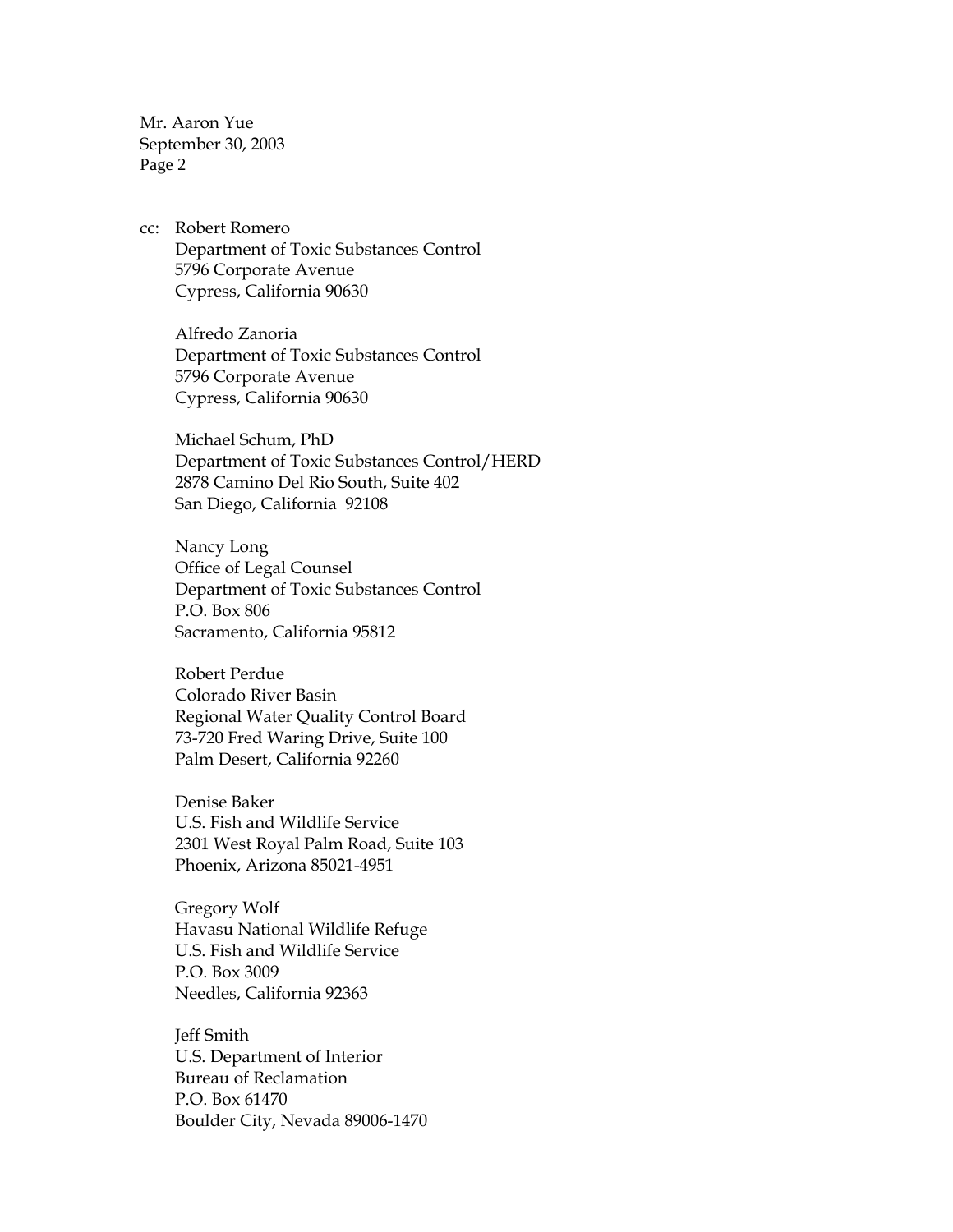Mr. Aaron Yue September 30, 2003 Page 3

> Thayer Broili U.S. Department of the Interior Bureau of Reclamation - Yuma Area Office 7301 Calle Agua Salada Yuma, Arizona 85364

Paul Meyer U.S. Department of Interior Bureau of Land Management Denver Federal Center, Bldg. 50 P.O. Box 25047 (D-5100) Denver, Colorado 80225-0007

Byard Kershaw U.S. Department of Interior Bureau of Land Management 222 N. Central Avenue Phoenix, Arizona 85004

Lisa Anderson, PhD Metropolitan Water District of Southern California 700 North Alameda Street Los Angeles, California 90012

Peter Martin U.S. Geological Survey 5735 Kearny Villa Road, Suite O San Diego, California 92123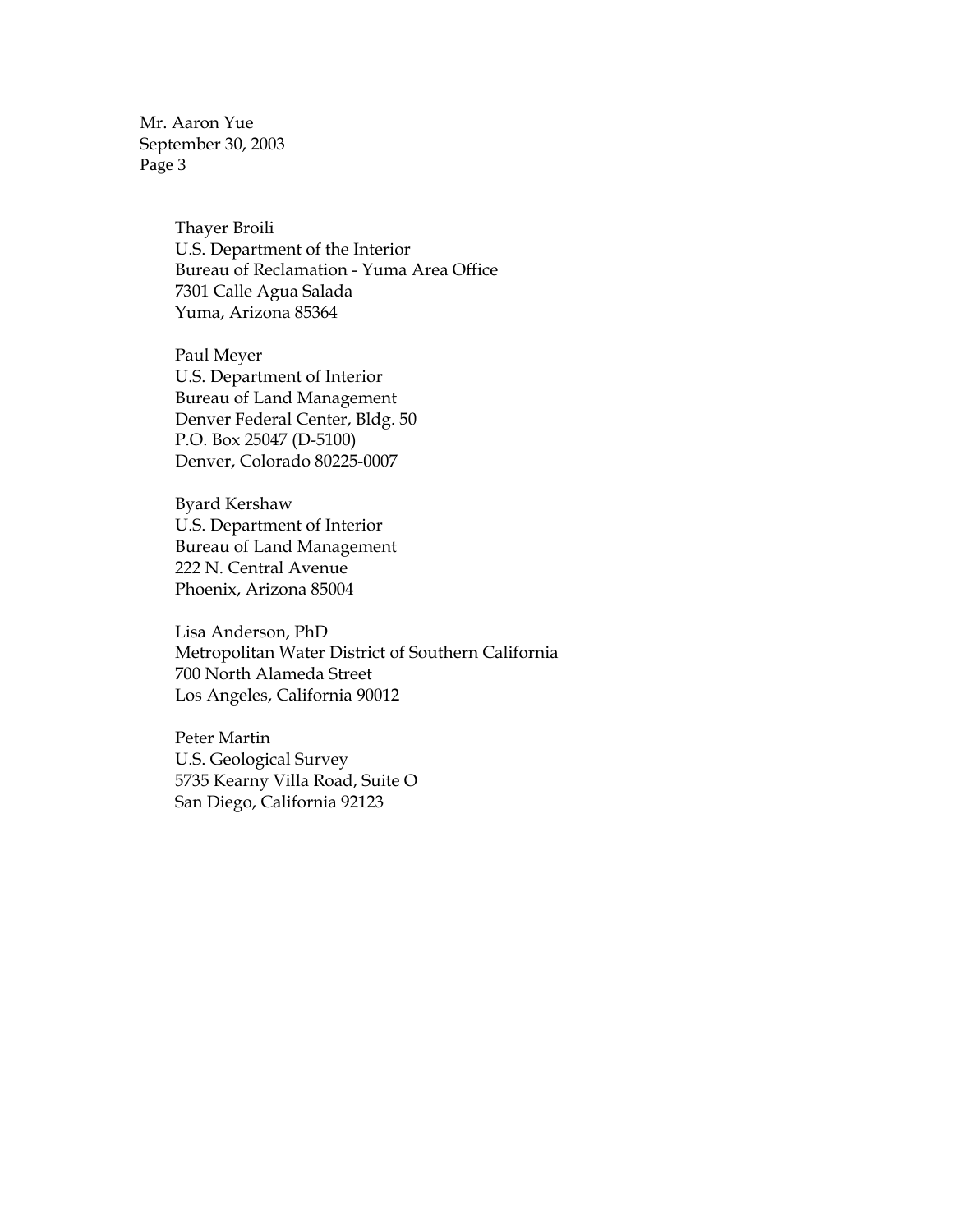Mr. Aaron Yue September 30, 2003 Page 4

bcc: Barbara Benson, PG&E, San Francisco Marti Coffman Steiner, PG&E, San Francisco (w/out enclosure) Rich McCurdy, PG&E, Walnut Creek Dan Griffin, PG&E, San Ramon Glen Riddle, PG&E, Topock Kirk Wilkinson, Latham & Watkins Drew Page, Latham & Watkins Steve Morin, Ecology & Environment Kasia Grisso, CH2M HILL Radha Gopalan, CH2M HILL